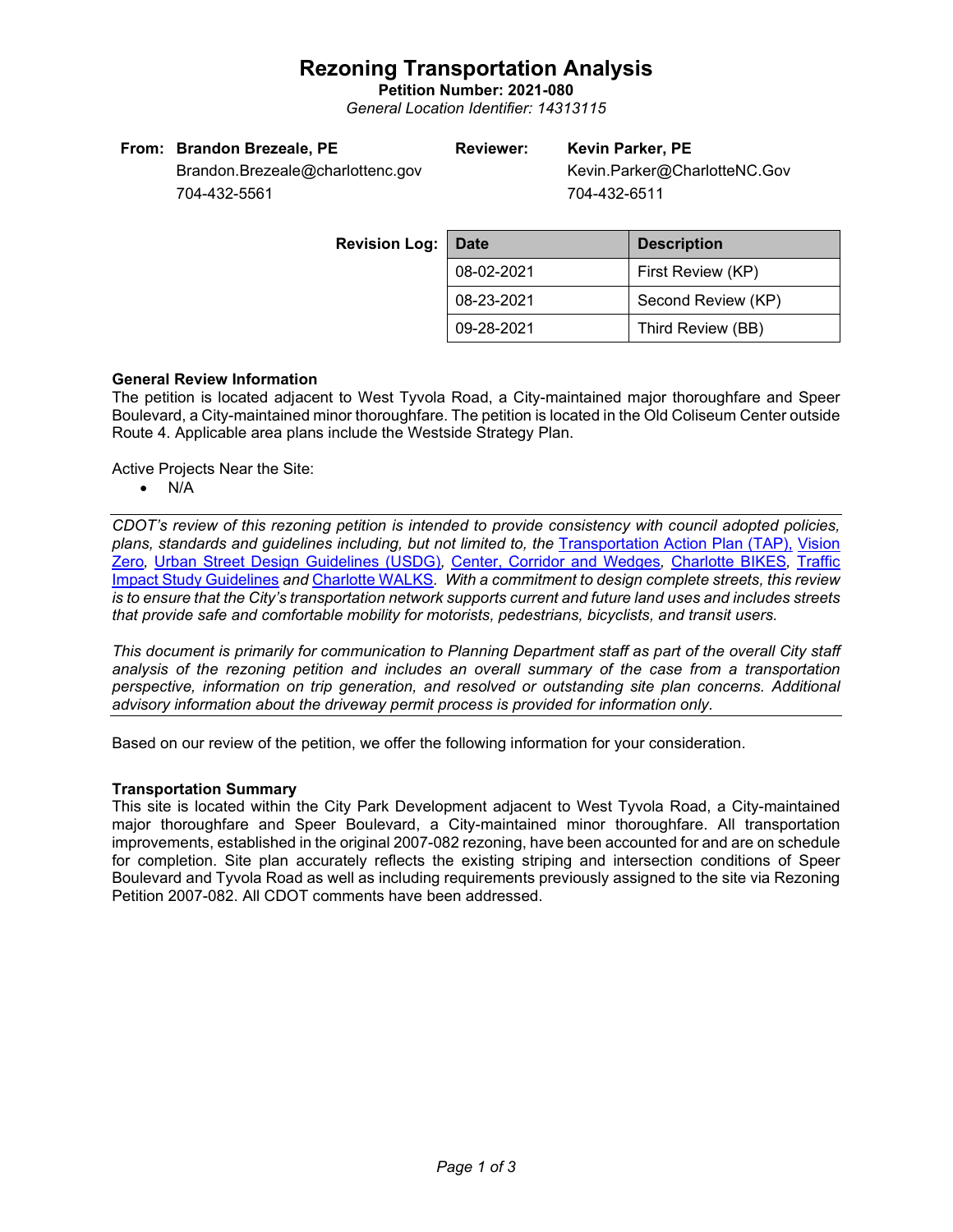# **Rezoning Transportation Analysis**

**Petition Number: 2021-080** *General Location Identifier: 14313115*

## **Trip Generation**

| <b>Scenario</b>     | <b>Land Use</b>       | <b>Intensity</b> | <b>Trip Generation</b><br>(vehicle trips/day) | <b>Source</b>        |
|---------------------|-----------------------|------------------|-----------------------------------------------|----------------------|
| <b>Existing Use</b> | Parking Lot           | <b>None</b>      |                                               | <b>Tax Record</b>    |
| <b>Entitled Use</b> | Retail                | 6,000 SF         | RZ 2018-001                                   |                      |
|                     | Drive-thru Restaurant | 6,000 SF         | 3,715                                         |                      |
| Proposed Use        | Drive-thru Restaurant | 6,000 SF         | 5,655                                         | Site Plan: 3/18/2021 |
|                     | Drive-thru Restaurant | 6,000 SF         |                                               |                      |

### **Outstanding Issues Strikethrough = Resolved**

### 1. **Traffic Study**

A Traffic Impact Study (TIS) is not necessary for the complete review of this petition due to the site generating less than 2,500 daily trips. If during the permitting process the site generates more than 2,500 daily trips, then a traffic study will be required.

2. Revise rezoning sheet RZ-1 to accurately reflect the existing striping on Speer Boulevard and removing the traffic signal at the intersection of Speer Boulevard and Tyvola Road.



3. **Comment Rescinded 09-28-2021: Tracking table will be required during permitting phase.** Revise rezoning sheet RZ-2 by completing, and including, the following tracking table for the transportation improvements established in the original 2007-082 rezoning. Pending the table's completion and CDOT's review, CDOT may require any incomplete transportation improvement(s) to be included as a part of this petition and completed upon development of this site.

| Development<br>Name & (RZ #) | <b>Submittal</b><br>Name &<br>(Phase #) | Development<br>entitlements | Proposed<br>entitlements | Accela<br>Project<br>Number | Accela<br>Project<br>Name | <b>Accela Project</b><br><b>Description</b> | <b>Status</b>             | Roadway<br><b>Improvements</b>                 | Roadway<br>Improvements<br><b>Status</b> |
|------------------------------|-----------------------------------------|-----------------------------|--------------------------|-----------------------------|---------------------------|---------------------------------------------|---------------------------|------------------------------------------------|------------------------------------------|
|                              |                                         | SF/units                    | SF/units                 |                             |                           |                                             | Approved                  | List of Roadway<br>Improvements by<br>Phase I  | Constructed                              |
|                              |                                         |                             |                          |                             |                           |                                             | Permitting in<br>Progress | List of Roadway<br>Improvements by<br>Phase II | Permitted                                |